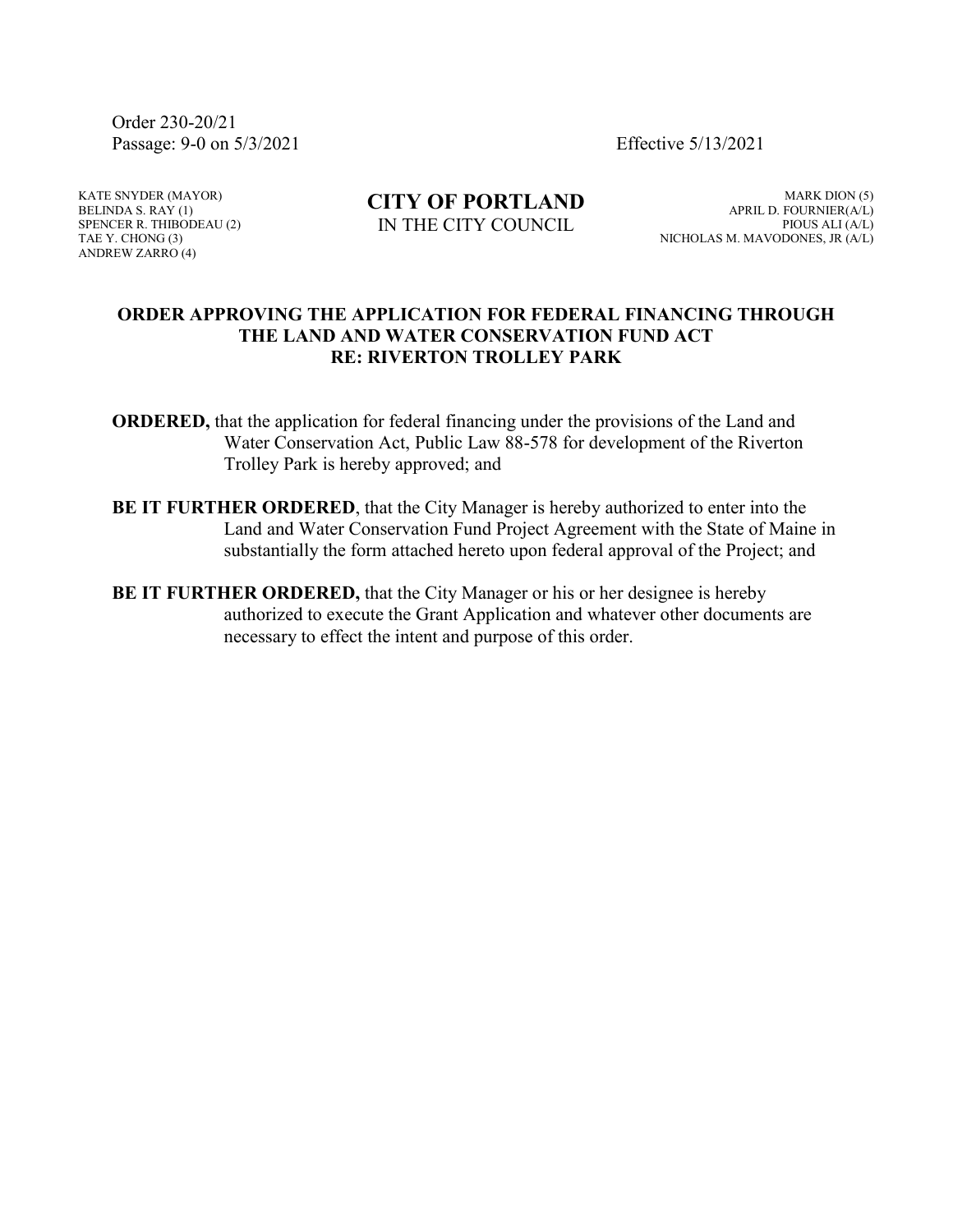# **APPENDIX C – Sample Project Agreement (PA) STATE OF MAINE DEPARTMENT OF CONSERVATION BUREAU OF PARKS AND LANDS LAND & WATER CONSERVATION FUND PROJECT AGREEMENT**

| <b>Political Subdivision:</b><br>Town of                  |                    |                       |           |          |
|-----------------------------------------------------------|--------------------|-----------------------|-----------|----------|
|                                                           |                    |                       |           |          |
|                                                           |                    | Project Number: 23-00 |           |          |
| <b>Project Scope:</b>                                     |                    |                       |           |          |
| <b>Project Costs: Total <math>\frac{6}{5}</math> 0.00</b> | <b>Federal: \$</b> | $0.00\,$              | Local: \$ | $0.00\,$ |
|                                                           |                    |                       |           |          |

\_\_\_\_\_\_\_\_\_\_\_\_\_\_\_\_\_\_\_\_\_\_\_\_\_\_\_\_\_\_\_\_\_\_\_\_\_\_\_\_\_\_\_\_\_\_\_\_\_\_\_\_\_\_\_\_\_\_\_\_\_\_\_\_\_\_\_\_\_\_\_\_\_\_\_\_\_\_\_\_\_\_\_\_\_

THIS AGREEMENT is hereby made between the STATE OF MAINE, by and through the BUREAU OF PARKS & LANDS, hereinafter called the State, and the **Town of** , hereinafter called the Recipient.

## **WITNESS:**

**WHEREAS**, the United States of America, represented by the Director, National Park Service, United States Department of the Interior, and the State of Maine have entered into an agreement (which, with its attachments and all regulations and provisions incorporated therein, is hereinafter referred to as the Project Agreement) pursuant to the Land and Water Conservation Fund Act of 1965, 78 Stat. 897 (1964) providing for the acquisition and/or construction of the above described project (hereinafter referred to as the Project), for the benefit of the Recipient, and,

**WHEREAS**, the Project Agreement between the United States of America and the State imposes responsibilities upon the State which the State has assured the United States of America will apply to the Recipient and which the Recipient agrees to perform;

**NOW, THEREFORE,** for valuable considerations, the State and the Recipient agree as follows:

1. The Project Agreement is hereby attached and made a part of the Agreement, and the Recipient hereby agrees to discharge, perform, and fully satisfy all provisions of the Project Agreement directly or indirectly applicable to the Recipient, and the Recipient further agrees that it shall not, through any act or omission, violate any provision of the Project Agreement.

 2. In connection with all phases of the Project, including all work to be performed in the development thereof, the Recipient agrees as follows:

 A. The Recipient shall comply with the provisions of the Uniform Relocation and Real Property Acquisition Policies act of 1970 (P.L. 910646 84 Stat. 1894) including amendments thereto and regulations thereunder, as provided in 1 M.R.S.A 901 et seq.

 B. The Recipient agrees to execute and complete the Project in strict accordance with the above referenced Project Scope and the other terms and conditions hereof. Subsequent to this Agreement, any change in the use or any substantial change in the design or arrangement of the Project must have the prior written approval of the State and the National Park Service of the U.S. Department of the Interior.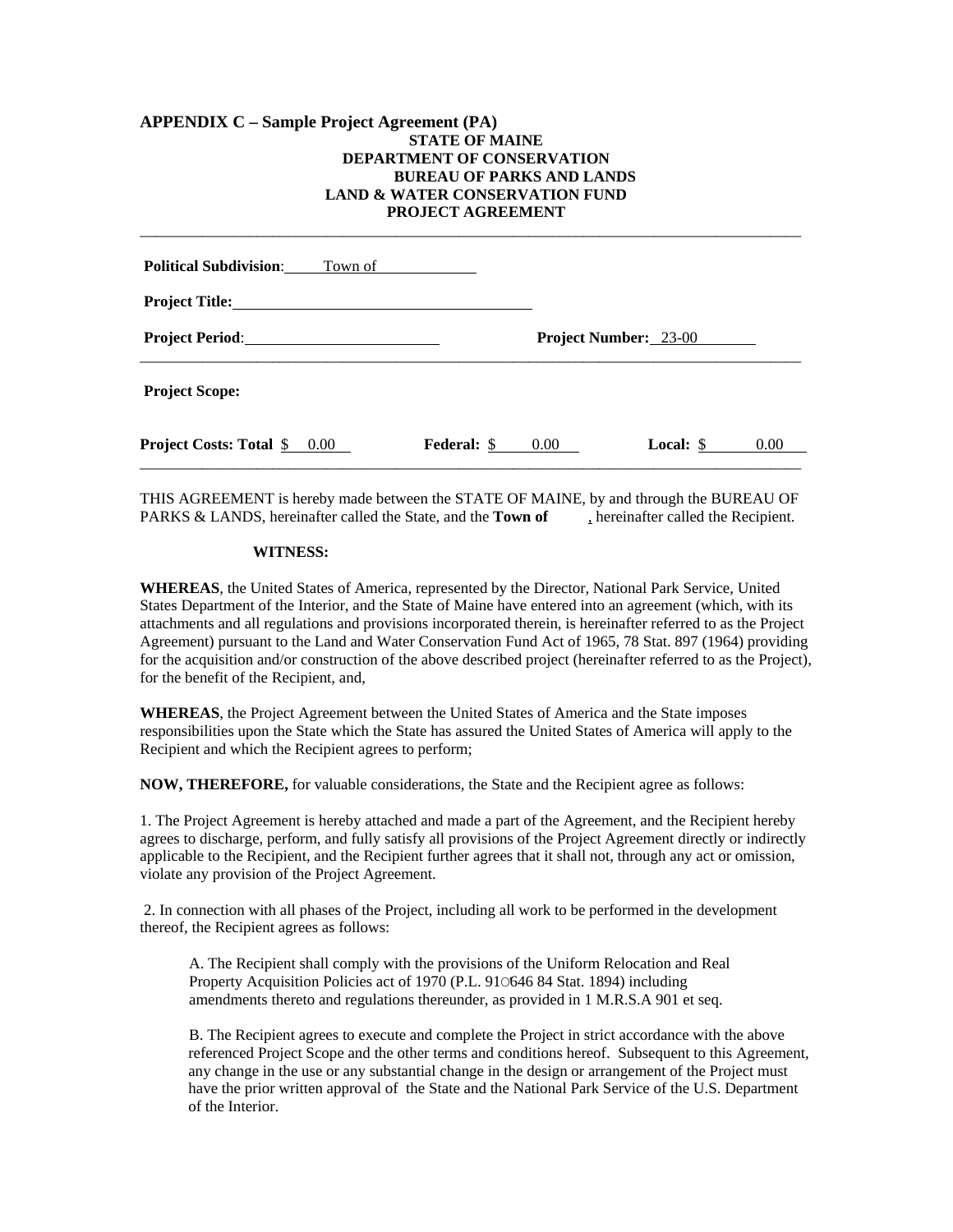C. The Recipient shall not advertise any work on the Project for bidding, enter into any contract for work to be performed, or undertake any work on the Project unless and until the Recipient shall have submitted reasonably detailed plans and specifications for the Project to the State for approval and shall have received written approval of the State.

 D. All contracts for work on the Project shall be awarded through competitive bidding and shall be subject to prior approval of the state.

 E. The Recipient shall establish a separate account for all funds received and expended in connection with the Project and shall preserve (and permit inspection of) such financial records until an audit is made by the United States Government, but in no case for less than three (3) years following the completion of the Project.

 F. The eligibility for reimbursement by the State of any cost incurred or proposed to be incurred in connection with the Project shall be determined by the State Liaison Officer in accordance with the criteria set forth in the National Park Service Manual and any replacements or amendments thereto.

 G. The Recipient agrees to repay any funds received for costs determined to be non-allowable by a post audit of the Project account.

3. The Recipient agrees that it shall, at its sole cost and expense, retain title to and management over all land acquired and improvements thereon developed in connection with the Project (such land and improvements hereinafter referred to as the Facilities) and operate the Facilities in a first-class manner for the use of the general public for the lifetime of the Facilities. Without limitation of the foregoing, the Recipient shall, at its sole cost and expense, comply with the following particular requirements:

A. The Recipient shall own and operate the Facilities and shall not sell, assign, transfer, lease, encumber or create or suffer any lien upon, the Facilities or any part thereof. The Facilities shall at all times be used exclusively for public outdoor recreation in accordance with the terms of this Agreement, unless prior written approval of any change of use is obtained from the State and the National Park Service. The Facilities shall be kept open to the public at reasonable hours and times of the year consistent with the types of recreational opportunities offered therein, and shall be open to use and entry by all members of the public, regardless of race, color, creed, national origin, sex or place of residence, who are eligible according to reasonable rules and regulations for the use of the facilities adopted by the Recipient in accordance with the Project Agreement.

B. The Facilities shall be operated and maintained to present an attractive and inviting appearance to the public to the satisfaction of the State Liaison Officer. The Recipient shall provide and maintain adequate sanitation and sanitary facilities and all the Facilities shall be maintained and operated in accordance with the applicable Federal, State and Local laws, ordinances, codes, rules, regulations, and standards. The Recipient shall keep the facilities safe for public use in good, operable condition and repair.

4. Upon request of the State, the Recipient shall, at its own cost and expense, keep any building, improvements or equipment, as designated by the State, forming part of the Facilities, insured against loss or damage by fire, lightning, vandalism, malicious mischief, theft, and such other risks as may be included in the broadest form of extended coverage available in an amount determined from time to time by the State to the full insurable value thereof.

5. Upon request of the State, the Recipient shall, at its own cost and expense, provide and keep in force comprehensive general public liability insurance against claims for personal injury, death or property damage occurring on, in or about the Facilities, or respecting the use of any vehicle or equipment used by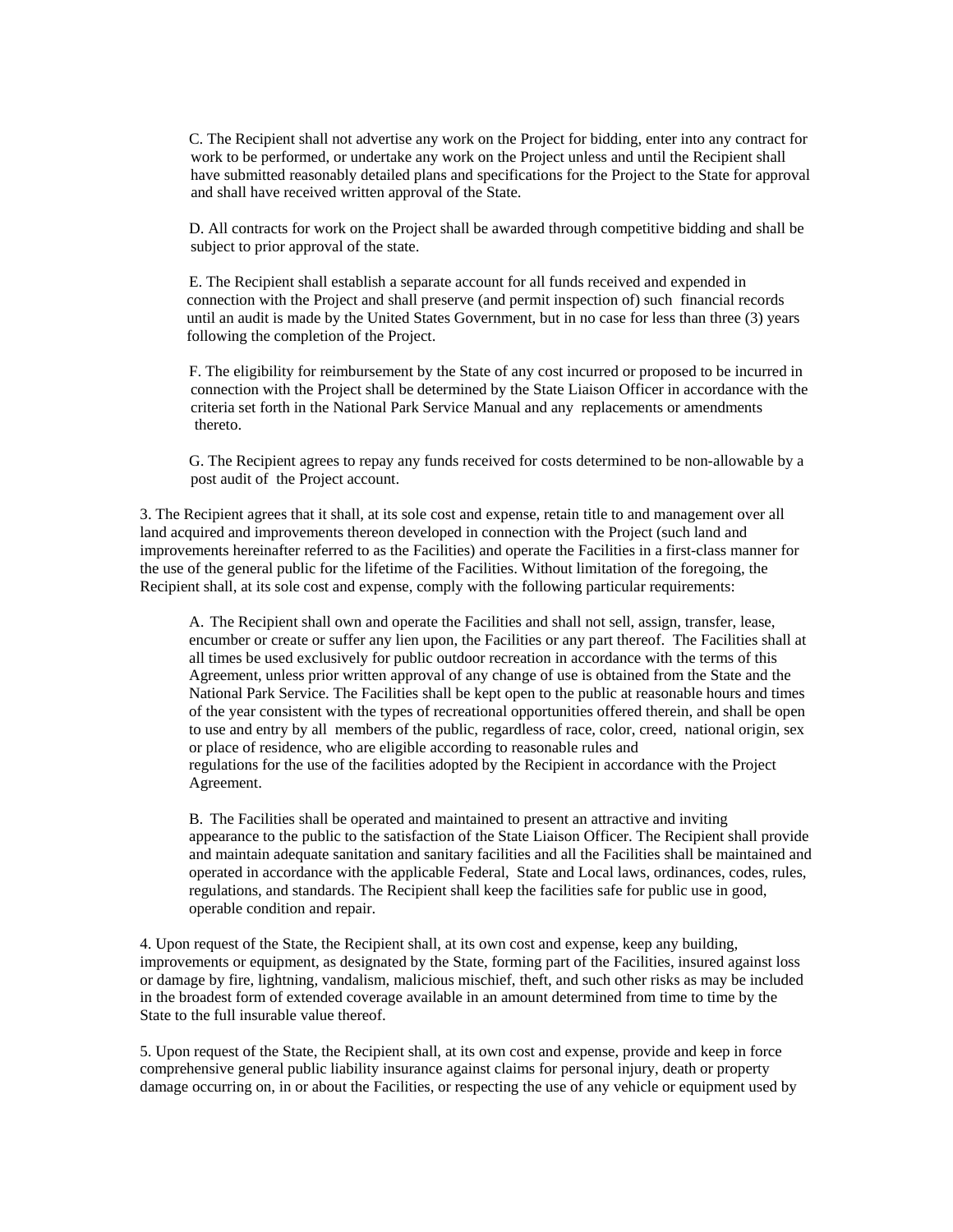the Recipient in connection with the Project or the Facilities, such insurance to be in form and amount determined from time to time by the State.

6. All insurance provided by the Recipient pursuant to this Agreement shall be carried by responsible companies satisfactory to the State. Certificates evidencing such policies shall be furnished to the State and shall require thirty (30) days prior written notice to the State of any cancellation or modification thereof.

7. The Recipient understands and agrees that be executing this Agreement and receiving the benefits hereof, it is irrevocably binding itself to operate, maintain, and care for the Facilities, all at its sole cost and expense, and in accordance with the Provisions of this Agreement. If the Recipient fails to fulfill any of its obligation hereunder, including without limitation of those relating to the operation, insurance, maintenance, and repair of the Facilities, the State may, at its election, in addition to other rights it may have hereunder or at law or in equity, operate and insure the Facilities, provide such maintenance and repairs and/or otherwise perform the obligations of the Recipient for and on account of the Recipient, in which event any amounts so expended by the State shall become an amount due and payable by the Recipient to the State and the Recipient shall promptly reimburse the State for all such amounts. If the Recipient fails to make such payment promptly upon request, the State may withhold all or any part of any other monies which may be payable to the Recipient under other State programs, by invoking the provisions of 5 M.R.S.A. #113 or otherwise.

8. The Recipient shall post in a prominent place on the Facilities, and shall maintain in good condition, a sign, approved by the State, giving public acknowledgment of assistance from the Land and Water Conservation Fund.

9. The Project and the Facilities, and all records pertaining thereto, shall at all reasonable times be open and available for inspection by the State, its agents and designees.

10. The Recipient shall indemnify, defend, and save the State harmless from and against any and all claims, expenses, damages, injuries, liabilities and costs (including reasonable attorneys' fees and court costs) arising out of or in any way in connection with the construction, operation, use, or maintenance of the Project and the Facilities or any accident or occurrences therein or thereon.

11. The provisions of 5 M.R.S.A #784(2), regarding nondiscrimination in employment, are hereby incorporated into this Agreement by reference as if the same were set out in full herein.

#### 12. **The following terms and conditions are made a part of this Agreement**:

a. The conversion restrictions of Sec. 6.f. of the Land and Water Conservation Fund Act apply to that area shown on the attached Project Area Map. Specifically, the LWCF Act states in Section 6(f)(3), as amended, "no property acquired or developed with assistance under this section, shall, without the approval of the Secretary (of the Interior), be converted to other than public outdoor recreation uses."

b. The project site shall be adequately signed to indicate that it is a public recreation facility.

 c. The State will turn over to the **Town of** all funds granted hereunder upon submission of approved reimbursement request(s).

d. The **Town of** will post and maintain on site all signs required under the Land and Water Conservation Fund Act, including but not limited to, acknowledgement of LWCF assistance and Title VI of the Civil Rights Act.

e. The **Town of** will submit Project Inspection Reports every five (5) years commencing five (5) years from the date of project close-out (final project reimbursement).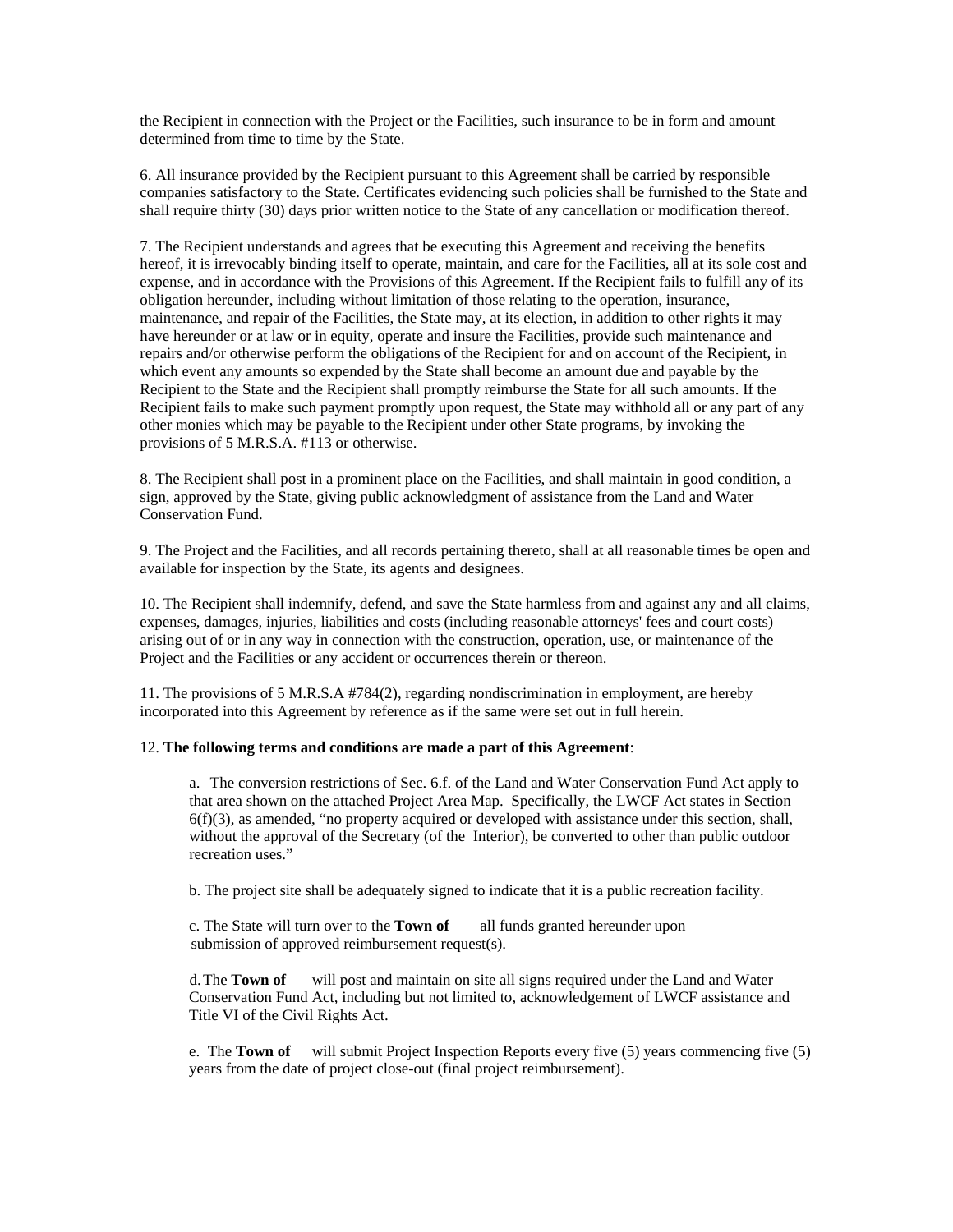**IN WITNESS WHEREOF**, the parties hereto have, by their duly authorized agents, executed this Agreement as of the date entered below.

Date: STATE OF MAINE

By:

Title: State Liaison Officer

RECIPIENT

Sponsor: <u>Town of</u>

By:

 Typed/Printed Name Title: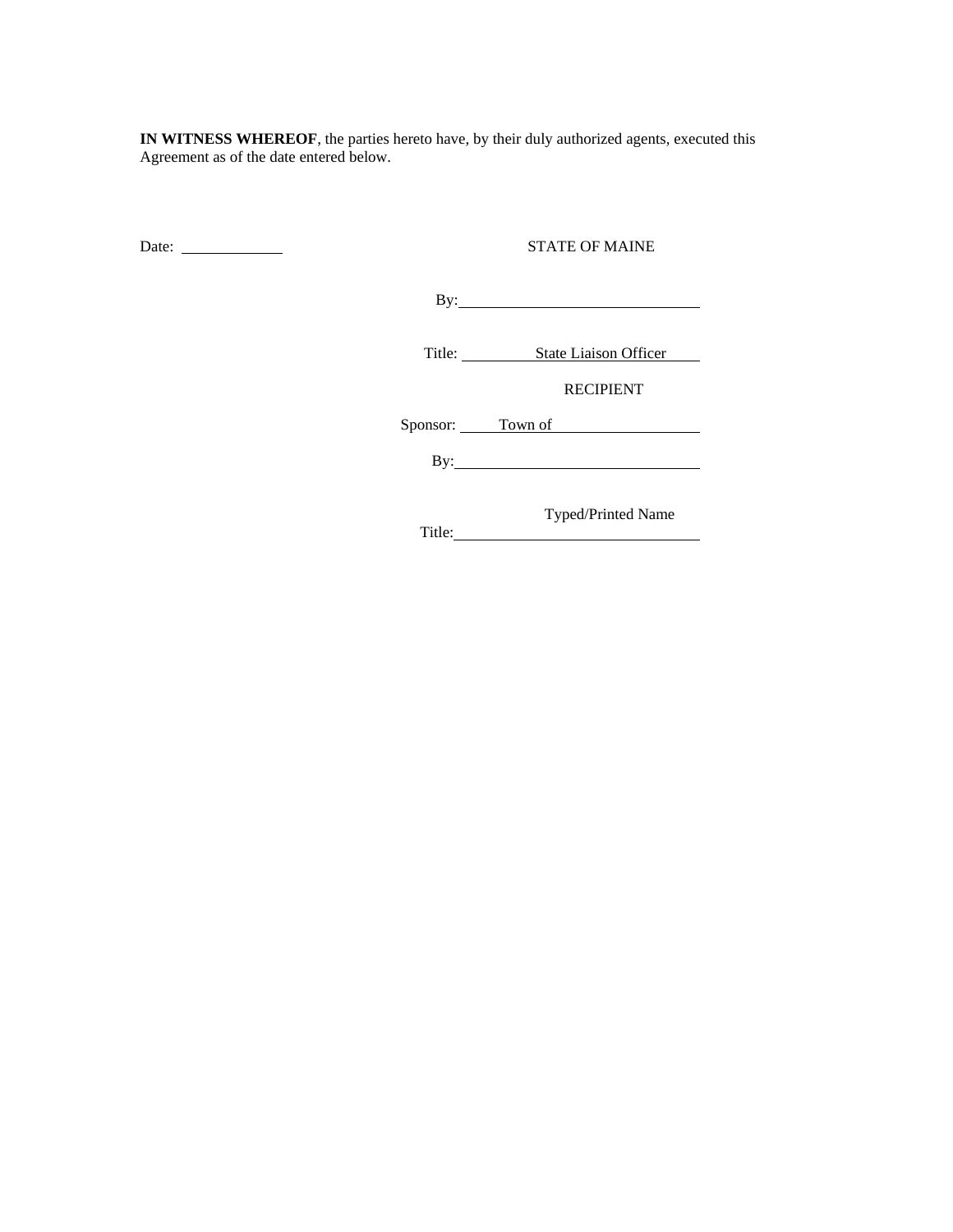# **UNITED STATES DEPARTMENT OF THE INTERIOR NATIONAL PARK SERVICE LAND AND WATER CONSERVATION FUND PROJECT AGREEMENT**

| State:<br>Maine                                       |              |          | <b>Project Number:</b><br>$23-$                 |                                                                       |  |  |
|-------------------------------------------------------|--------------|----------|-------------------------------------------------|-----------------------------------------------------------------------|--|--|
| <b>Project Title:</b>                                 |              |          |                                                 |                                                                       |  |  |
| Period:                                               |              |          | <b>Project Stage Covered by this Agreement:</b> |                                                                       |  |  |
| <b>Scope (Description of Project):</b>                |              |          |                                                 |                                                                       |  |  |
| <b>Project Cost:</b>                                  |              |          |                                                 | The following are hereby<br>incorporated into this                    |  |  |
| <b>Total Cost</b>                                     | \$           | 0.00     |                                                 | agreement:<br>1. General Provisions<br>2. LWCF Grants Manual (NPS-34) |  |  |
| (Fund amt. not to exceed 50% of total)<br>attachments |              |          |                                                 | 3. Project Application and                                            |  |  |
| Fund (LWCF) Amount                                    | $\mathbb{S}$ | $0.00\,$ |                                                 | 4. OMB Circular A-102<br>5. Title 43, Code of Federal<br>Regulations  |  |  |
| Cost of this Stage                                    | \$           | 0.00     |                                                 | 6.                                                                    |  |  |

NPS 10-902 (March 1995)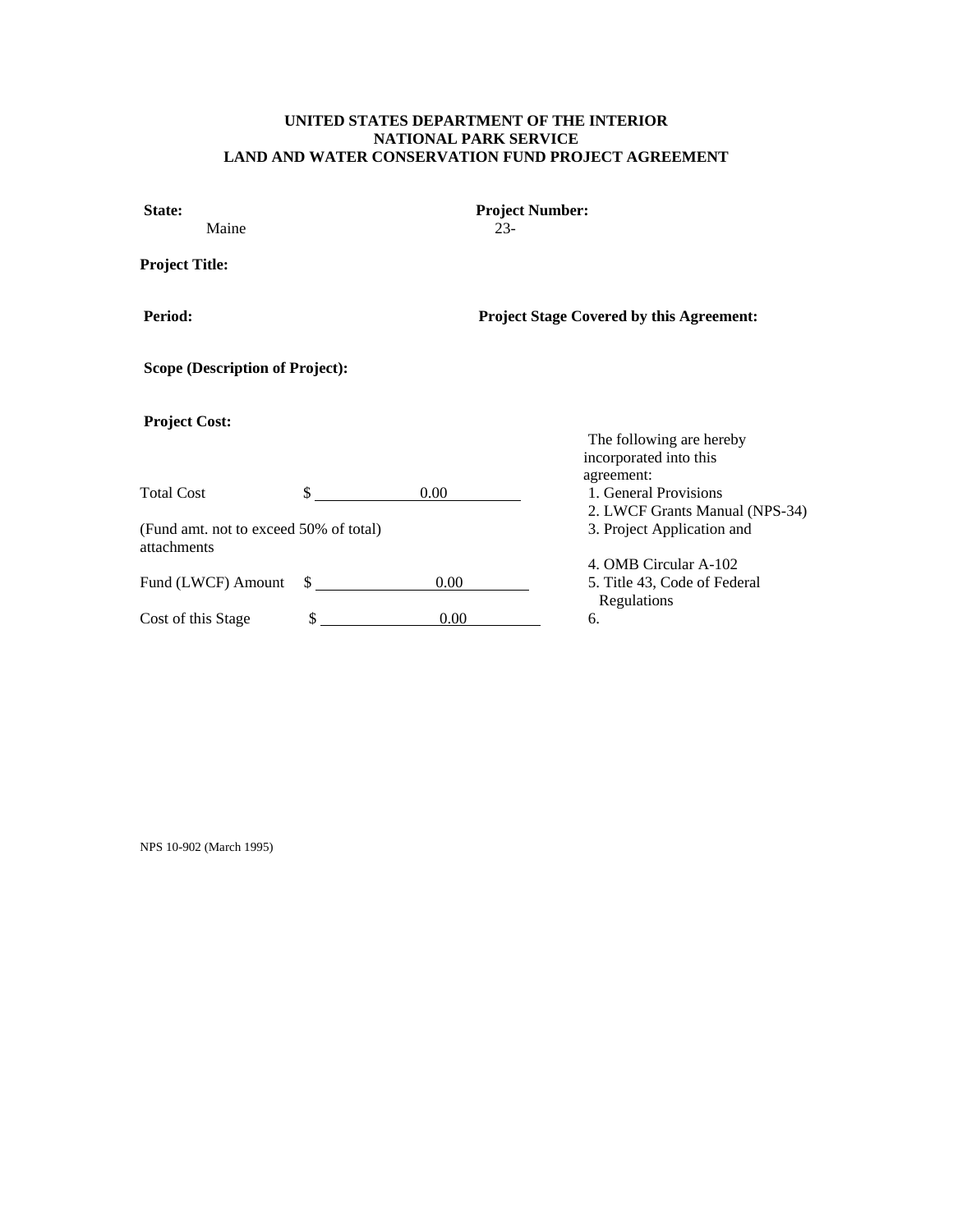The United States of America, represented by the Director, National Park Service, United States Department of the Interior, and the State named above (hereinafter referred to as the State), mutually agree to perform this agreement in accordance with the Land and Water Conservation Fund Act of 1965, 78 Stat. 897 (1964), the provisions and conditions of the Land and Water Conservation Fund Grants Manual, and with the terms, promises, conditions, plans, specifications, estimates, procedures, project proposals, maps, assurances, and certifications attached hereto or retained by the State and hereby made a part hereof.

The United States hereby promises, in consideration of the promises made by the State herein, to obligate to the State the amount of money referred to above, and to tender to the State that portion of the obligation which is required to pay the United States' share of the costs of the above project stage, based upon the above percentage of assistance. The State hereby promises, in consideration of the promises made by the United States herein, to execute the project described above in accordance with the terms of this agreement.

The following special project terms and conditions were added to this agreement before it was signed by the parties hereto:

1. All federal, state and/or local permits will be required prior to renovation/construction.

In witness whereof, the parties hereto have executed this agreement as of the date entered below.

| THE UNITED STATES OF AMERICA                                                       |           | <b>STATE</b> |  |
|------------------------------------------------------------------------------------|-----------|--------------|--|
| By                                                                                 |           | Maine        |  |
| (Signature)                                                                        |           |              |  |
| <b>National Park Service</b><br><b>United States Department</b><br>of the Interior | <b>By</b> | (Signature)  |  |
|                                                                                    |           | (Name)       |  |

Date Alt. State Liaison Officer (Title)

NPS 10-902 (March 1995)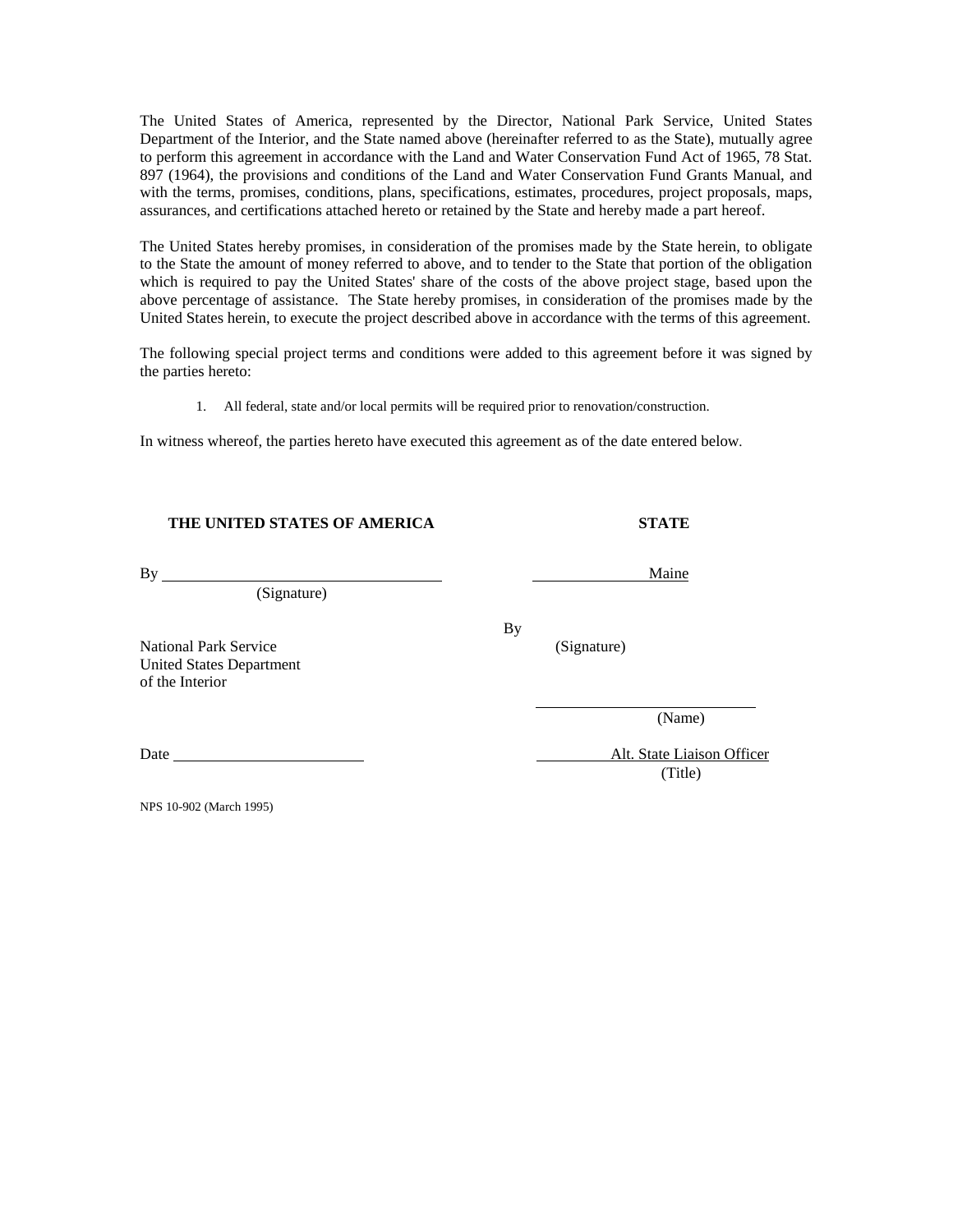# **LAND AND WATER CONSERVATION FUND PROJECT AGREEMENT GENERAL PROVISIONS**

# **Part I - Definitions**

- **A.** The term "NPS" or "Service" as used herein means the National Park Service, United States Department of the Interior.
- **B.** The term "Director" as used herein means the Director of the National Park Service, or any representative lawfully delegated the authority to act for such Director.
- **C.** The term "Manual" as used herein means the Land and Water Conservation Fund Grants Manual (NPS-34).
- **D.** The term "project" as used herein means a single project, a consolidated grant, a project element of a consolidated grant, or project stage which is subject to the project agreement.
- **E.** The term "State" as used herein means the State or Territory which is a party to the project agreement, and, where applicable, the political subdivision or public agency to which funds are to be transferred pursuant to this agreement. Wherever a term, condition, obligation, or requirement refers to the State, such term, condition, obligation, or requirement shall also apply to the recipient political subdivision or public agency, except where it is clear from the nature of the term, condition, obligation, or requirement that it is to apply solely to the State. For purposes of these provisions, the terms "State," "grantee," and "recipient" are deemed synonymous.
- **F.** The term "Secretary" as used herein means the Secretary of the Interior, or any representative lawfully delegated the authority to act for such Secretary.

#### **Part II - Continuing Assurances**

The parties to the project agreement specifically recognize that the Land and Water Conservation Fund assistance project creates an obligation to maintain the property described in the project agreement consistent with the Land and Water Conservation Fund Act and the following requirements.

Further, it is the acknowledged intent of the parties hereto that recipients of assistance will use moneys granted hereunder for the purposes of this program, and that assistance granted from the Fund will result in a net increase, commensurate at least with the Federal cost-share, in a participant's outdoor recreation. It is intended by both parties hereto that assistance from the Fund will be added to, rather than replace or be substituted for, State and local outdoor recreation funds.

- **A.** The State agrees, as recipient of this assistance, that it will meet the following specific requirements and that it will further impose these requirements, and the terms of the project agreement, upon any political subdivision or public agency to which funds are transferred pursuant to the project agreement. The State also agrees that it shall be responsible for compliance with the terms of the project agreement by such a political subdivision or public agency and that failure by such political subdivision or public agency to so comply shall be deemed a failure by the State to comply with the terms of this agreement.
- **B.** The State agrees that the property described in the project agreement and the signed and dated project boundary map made part of that agreement is being acquired or developed with Land and Water Conservation Fund assistance, or is integral to such acquisition or development, and that, without the approval of the Secretary, it shall not be converted to other than public outdoor recreation use but shall be maintained in public outdoor recreation in perpetuity or for the term of the lease in the case of leased property. The Secretary shall approve such conversion only if it is found to be in accord with the then existing comprehensive statewide outdoor recreation plan and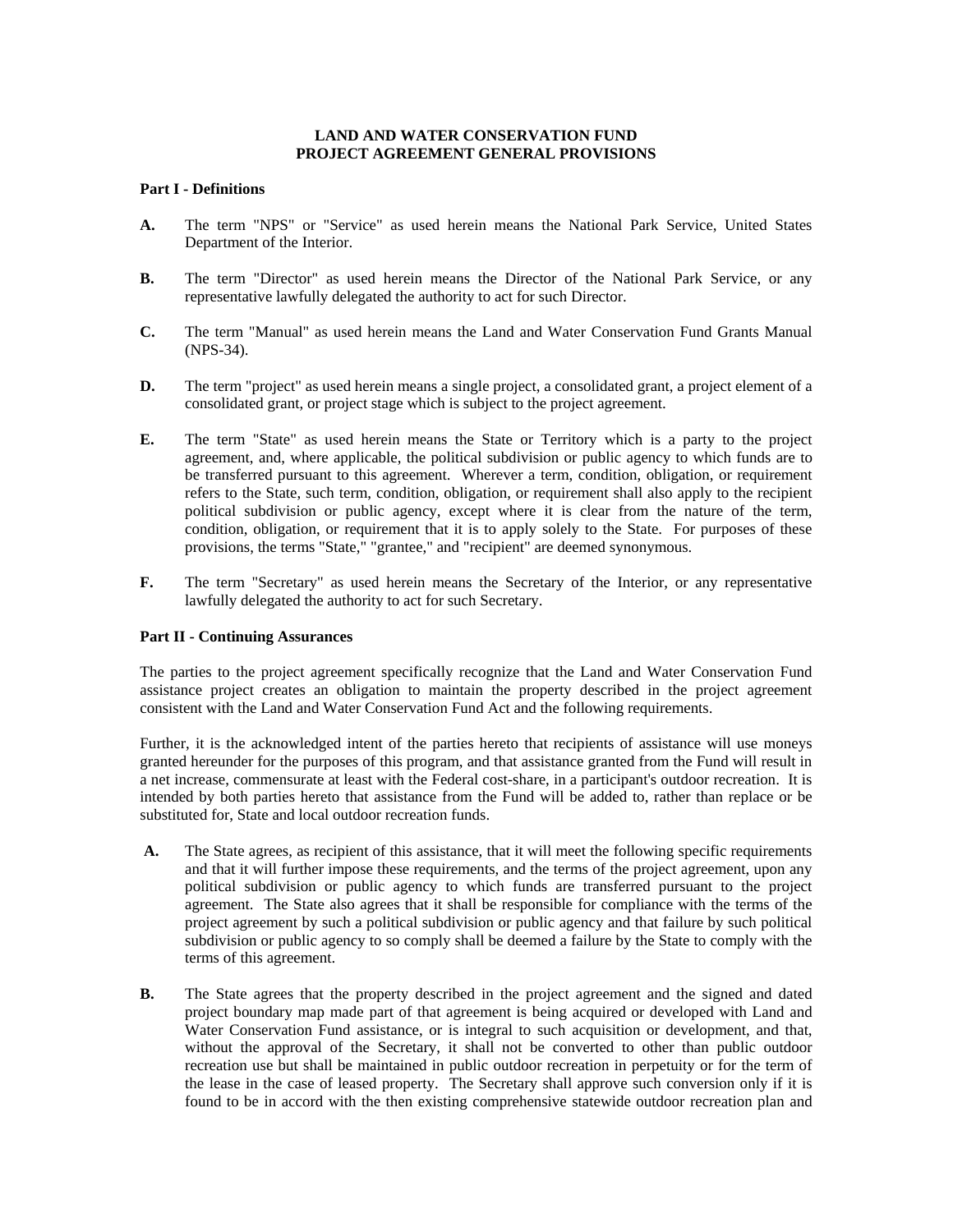only upon such conditions deemed necessary to assure the substitution of other recreation properties of at least equal fair market value and of reasonably equivalent usefulness and location. This replacement land becomes subject to Section  $6(f)(3)$  protection. The approval of a conversion shall be at the sole discretion of the Secretary, or his designee. Prior to the completion of this project, the State and the Director may mutually alter the area described in the project agreement and the signed and dated project boundary map to provide the most satisfactory public outdoor recreation unit, except that acquired parcels are afforded Section 6(f)(3) protection as Fund reimbursement is provided.

 In the event the NPS provides Land and Water Conservation Fund assistance for the acquisition and/or development of property subject to reversionary interests with full knowledge of those reversionary interests, conversion of said property to other than public outdoor recreation uses as a result of such reversionary interest being exercised is approved. In receipt of this approval, the State agrees to notify the Service of the conversion as soon as possible and to seek approval of replacement property in accord with the conditions set forth in these provisions. The State further agrees to effectuate such replacement within a reasonable period of time, acceptable to the Service, after the conversion of property takes place. The provisions of this paragraph are also applicable to: leased properties acquired and/or developed with Fund assistance where such lease is terminated prior to its full term due to the existence of provisions in such lease known and agreed to by the Service; and properties subject to other outstanding rights and interests that may result in a conversion when known and agreed to by the Service.

- **C.** The State agrees that the benefit to be derived by the United States from the full compliance by the State with the terms of this agreement is the preservation, protection, and the net increase in the quality of public outdoor recreation facilities and resources which are available to the people of the State and of the United States, and such benefit exceeds to an immeasurable and unascertainable extent the amount of money furnished by the United States by way of assistance under the terms of this agreement. The State agrees that payment by the State to the United States of an amount equal to the amount of assistance extended under this agreement by the United States would be inadequate compensation to the United States for any breach by the State of this agreement. The State further agrees, therefore, that the appropriate remedy in the event of a breach by the State of this agreement shall be the specific performance of this agreement.
- **D.** The State agrees to comply with the policies and procedures set forth in the Land and Water Conservation Fund Manual. Provisions of said Manual are incorporated into and made a part of the project agreement.
- **E.** The State agrees that the property and facilities described in the project agreement shall be operated and maintained as prescribed by Manual requirements.
- **F.** The State agrees that a permanent record shall be kept in the participant's public property records and available for public inspection to the effect that the property described in the scope of the project agreement, and the signed and dated project boundary map made part of that agreement, has been acquired or developed with Land and Water Conservation Fund assistance and that it cannot be converted to other than public outdoor recreation use without the written approval of the Secretary of the Interior.
- **G.** Nondiscrimination

 **1.** By signing the LWCF agreement, the State certifies that it will comply with all Federal laws relating to nondiscrimination as outlined in the Civil Rights Assurance appearing at Part III-I herein.

 **2.** The State shall not discriminate against any person on the basis of residence, except to the extent that reasonable differences in admission or other fees may be maintained on the basis of residence as set forth in the Manual.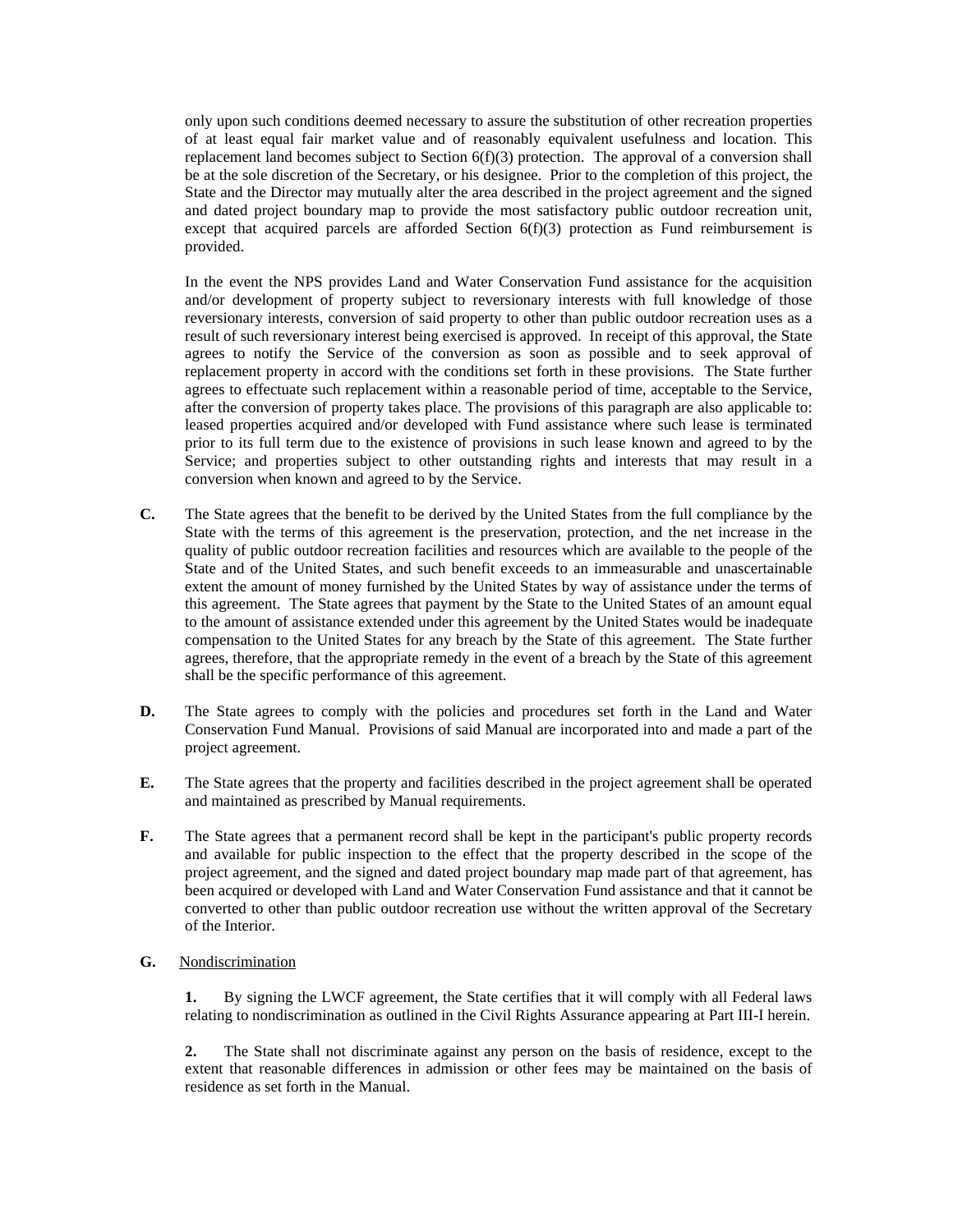# **Part III - Project Assurances**

# **A.** Applicable Federal Circulars

 The State shall comply with applicable regulations, policies, guidelines and requirements including OMB Circular A-102 (Uniform Administrative Requirements for Grants and Cooperative Agreements to State and Local Governments), 43 CFR Part 12 (Administrative and Audit Requirements and Cost Principles for Assistance Programs, Department of the Interior), A-87 (Cost Principles for State and Local Governments), and A-133 (Audits of State and Local Government) as they relate to the application, acceptance and use of Federal funds for this federally assisted project.

# **B.** Project Application

 **1.** The Application for Federal Assistance bearing the same project number as the agreement and associated documents is by this reference made a part of the agreement.

 **2.** The State possesses legal authority to apply for the grant, and to finance and construct the proposed facilities. A resolution, motion or similar action has been duly adopted or passed authorizing the filing of the application, including all understandings and assurances contained herein, and directing and authorizing the person identified as the official representative of the State to act in connection with the application and to provide such additional information as may be required.

 **3.** The State has the ability and intention to finance the non-Federal share of the costs for the project. Sufficient funds will be available to assure effective operation and maintenance of the facilities acquired or developed by the project.

# **C.** Project Execution

 **1.** The project period shall begin with the date of approval of the project agreement or the effective date of a waiver of retroactivity and shall terminate at the end of the stated or amended project period unless the project is completed or terminated sooner in which event the project shall end on the date of completion or termination. For project elements added to a consolidated grant, the project period will begin on the date the project element is approved.

 **2.** The State shall transfer to the project sponsor identified in the Application for Federal Assistance or the Description and Notification Form all funds granted hereunder except those reimbursed to the State to cover administrative expenses.

 **3.** The State will cause work on the project to be commenced within a reasonable time after receipt of notification that funds have been approved and assure that the project will be prosecuted to completion with reasonable diligence.

 **4.** The State will require the facility to be designed to comply with the Architectural Barriers Act of 1968 (Public Law 90-480) and DOI Section 504 Regulations (43 CFR Part 17). The State will be responsible for conducting inspections to insure compliance with these specifications by the contractor.

 **5.** The State shall secure completion of the work in accordance with approved construction plans and specifications, and shall secure compliance with all applicable Federal, State, and local laws and regulations.

 **6.** In the event the project covered by the project agreement, including future stages of the project, cannot be completed in accordance with the plans and specifications for the project; the State shall bring the project to a point of recreational usefulness agreed upon by the State and the Director or his designee.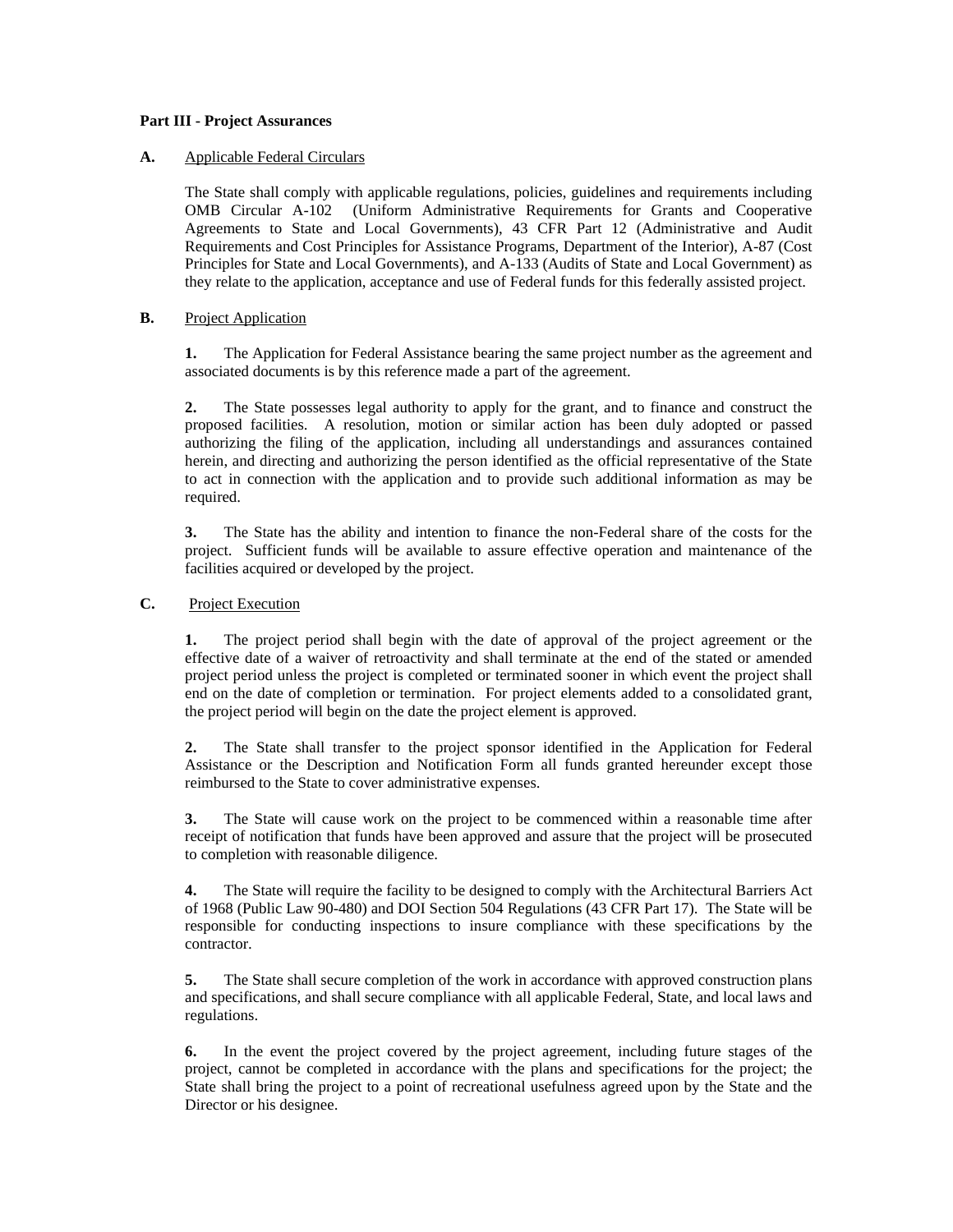**7.** The State will provide for and maintain competent and adequate architectural/engineering supervision and inspection at the construction site to insure that the completed work conforms with the approved plans and specifications; that it will furnish progress reports and such other information as the NPS may require.

 **8.** The State will comply with the terms of Title II and Title III, the Uniform Relocation Assistance and Real Property Acquisition Policies Act of 1970 (P.L. 91-646), 94 Stat. 1894 (1970), and the applicable regulations and procedures implementing such Act for all real property acquisitions and where applicable shall assure that the Act has been complied with for property to be developed with assistance under the project agreement.

 **9.** The State will comply with the provisions of: Executive Order 11988, relating to evaluation of flood hazards; Executive Order 11288, relating to the prevention, control, and abatement or water pollution, and Executive Order 11990 relating to the protection of wetlands.

 **10.** The State will comply with the flood insurance purchase requirements of Section 102(a) of the Flood Disaster Protection Act of 1973, Public Law 93-234, 87 Stat. 975, approved December 31, 1976. Section 102(a) requires the purchase of flood insurance in communities where such insurance is available, as a condition for the receipt of any Federal financial assistance for construction or acquisition purposes, for use in any area that has been identified as an area having special flood hazards by the Flood Insurance Administration of the Federal Emergency Management Agency. The phrase "Federal financial assistance" includes any form of loan, grant, guaranty, insurance payment, rebate, subsidy, disaster assistance loan or grant, or any other form of direct or indirect Federal assistance.

 **11.** The State will insure that the facilities under its ownership, lease or supervision which shall be utilized in the accomplishment of the project are not listed on the Environmental Protection Agency's (EPA) list of Violating Facilities, pursuant to 40 CFR, Part 15.20 and that it will notify the NPS of the receipt of any communication from the Director of the EPA Office of Federal Activities indicating that a facility to be utilized in the project is under consideration for listing by the EPA. The State agrees to comply with all applicable standards, orders, or regulations issued pursuant to the Clean Air Act of 1970. The State further agrees to insert this clause into any contract or subcontract in excess of \$100,000.

 **12.** The State will assist the NPS in its compliance with Section 106 of the National Historic Preservation Act of 1966 as amended (16 U.S.C. 470), Executive Order 11593, and the Archaeological and Historic Preservation Act of 1966 (16 U.S.C. 469a-1 et seq.) by (a) consulting with the State Historic Preservation Officer on the conduct of investigations, as necessary, to identify properties listed in or eligible for inclusion in the National Register of Historic Places that are subject to effects (see CFR Part 800.8) by the activity, and notifying the Federal grantor agency of the existence of any such properties, and by (b) complying with all requirements established by the Federal grantor agency to avoid or mitigate adverse effects upon such properties.

 **13.** The State will comply with Executive Order 12432, "Minority Business Enterprise Development as follows:

(1) Place minority business firms on bidder's mailing lists.

 (2) Solicit these firms whenever they are potential sources of supplies, equipment, construction, or services.

 (3) Where feasible, divide total requirements into smaller needs, and set delivery schedules that will encourage participation by these firms.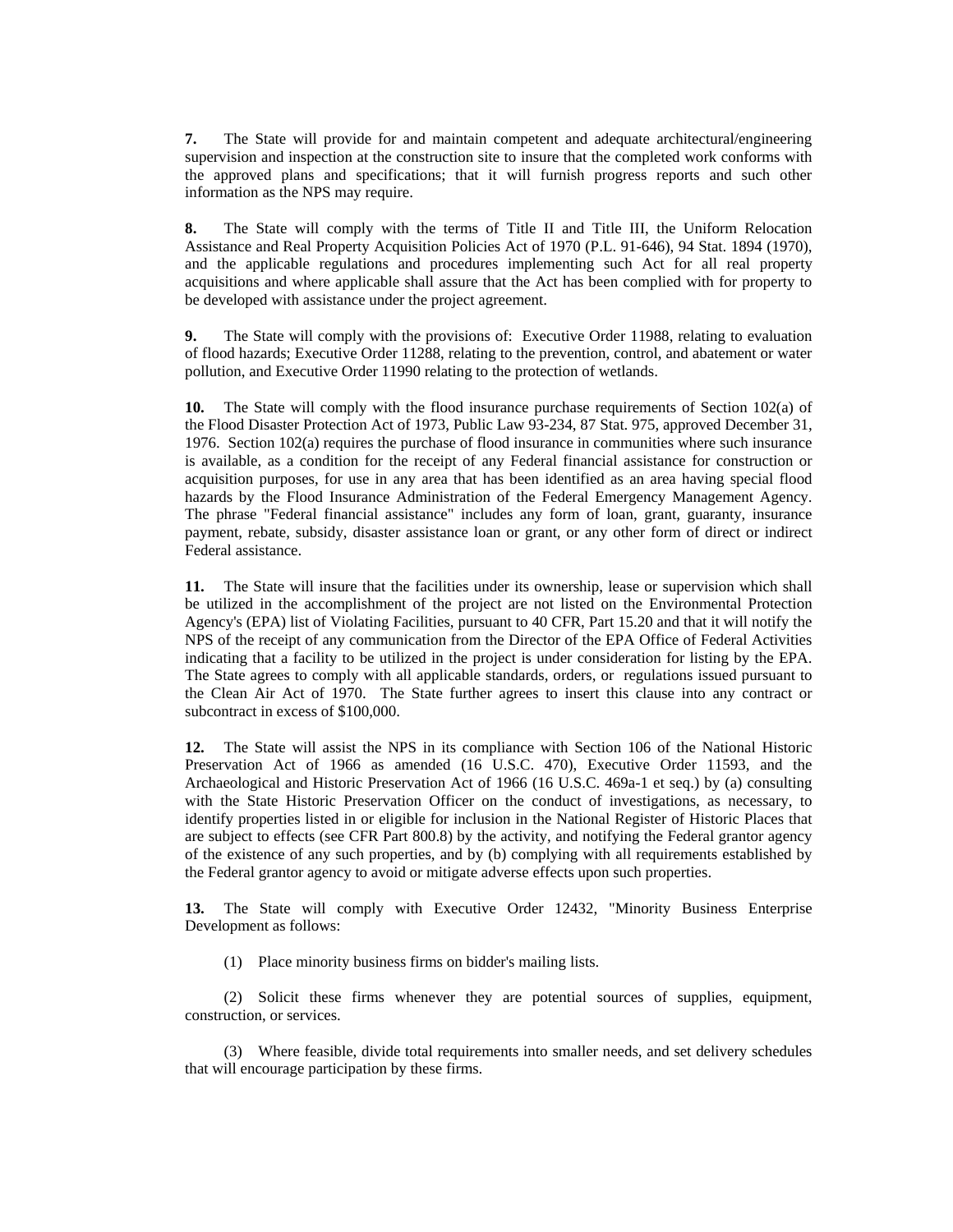(4) For any project involving \$500,000 or more in grant assistance (except for projects involving acquisition only) the State or recipient shall submit, prior to the commencement of construction and every fiscal year quarter thereafter until project completion, reports documenting the efforts to hire minority business firms. These reports, SF 334, will be submitted one month following the end of each fiscal quarter (i.e., January 31, April 30, July 31, and October 31) to the appropriate National Park Service Regional Office.

 (5) The Department of the Interior is committed to the objectives of this policy and encourages all recipients of its grants and cooperative agreements to take affirmative steps to ensure such fairness.

 The National Park Service Regional Offices will work closely with the States to ensure full compliance and that grant recipients take affirmative action in placing a fair share of purchases with minority business firms.

14. The State will comply with the intergovernmental review requirements of Executive Order 12372.

#### **D.** Construction Contracted for by the State Shall Meet the Following Requirements:

 **1.** Contracts for construction shall comply with the provisions of 43 CFR Part 12 (Administrative and Audit Requirements and Cost Principles for Assistance Programs, Department of the Interior).

 **2.** No grant or contract may be awarded by any grantee, subgrantee or contractor of any grantee or subgrantee to any party, which has been debarred or suspended under Executive Order 12549. By signing the LWCF agreement, the State certifies that it will comply with debarment and suspension provisions appearing at Part III-J herein.

2. In accordance with the "Stevens Amendment" (to Section 623 of the Treasury, Postal Service and General Government Appropriations Act), for procurement of goods and services (including construction services) having an aggregate value of \$500,000 or more, the amount and percentage (of total costs) of federal funds involved must be specified in any announcement of the awarding of a contract.

#### **E.** Retention and Custodial Requirements for Records

 **1.** Financial records, supporting documents, statistical records, and all other records pertinent to this grant shall be retained in accordance with 43 CFR Part 12 for a period of three years; except the records shall be retained beyond the three-year period if audit findings have not been resolved.

 **2.** The retention period starts from the date of the final expenditure report for the project or the consolidated project element.

 **3.** State and local governments are authorized to substitute microfilm copies in lieu of original records.

 **4.** The Secretary of the Interior and the Comptroller General of the United States, or any of their duly authorized representatives, shall have access to any books, documents, papers, and records of the State and local governments and their subgrantees which are pertinent to a specific project for the purpose of making audit, examination, excerpts and transcripts.

# **F.** Project Termination

 **1.** The Director may temporarily suspend Federal assistance under the project pending corrective action by the State or pending a decision to terminate the grant by the Service.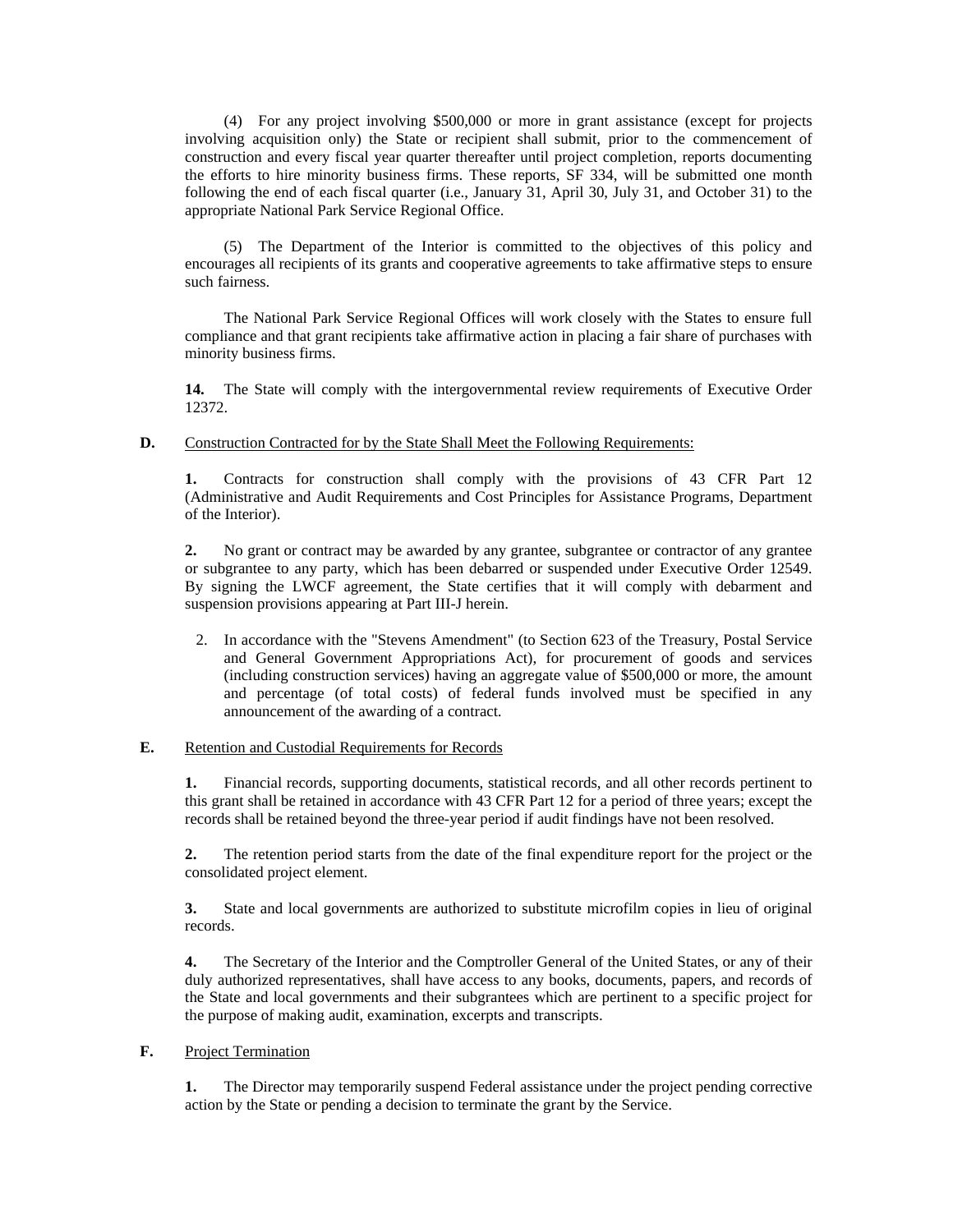**2.** The State may unilaterally terminate the project or consolidated project element at any time prior to the first payment on the project or consolidated project element. After the initial payment, the project may be terminated, modified, or amended by the State only by mutual agreement.

 **3.** The Director may terminate the project in whole, or in part, at any time before the date of completion, whenever it is determined that the grantee has failed to comply with the conditions of the grant. The Director will promptly notify the State in writing of the determination and the reasons for the termination, together with the effective date. Payments made to States or recoveries by the Service under projects terminated for cause shall be in accord with the legal rights and liabilities of the parties.

 **4.** The Director or State may terminate grants in whole, or in part at any time before the date of completion, when both parties agree that the continuation of the project would not produce beneficial results commensurate with the further expenditure of funds. The two parties shall agree upon the termination conditions, including the effective date and, in the case of partial termination, the portion to be terminated. The grantee shall not incur new obligations for the terminated portion after the effective date, and shall cancel as many outstanding obligations as possible. The NPS may allow full credit to the State for the Federal share of the noncancelable obligations, properly incurred by the grantee prior to termination.

 **5.** Termination either for cause or for convenience requires that the project in question be brought to a state of recreational usefulness agreed upon by the State and the Director or that all funds provided by the National Park Service be returned.

# **G.** Lobbying with Appropriated Funds

The State must certify, for the award of grants exceeding \$100,000 in Federal assistance, that no Federally appropriated funds have been paid or will be paid, by or on behalf of the State, to any person for influencing or attempting to influence an officer or employee of any agency, a Member of Congress, an officer or employee of Congress, or an employee of a Member of Congress in connection with the awarding, extension, continuation, renewal, amendment, or modification of this grant. In compliance with Section 1352, title 31, U.S. Code, the State certifies, as follows:

The undersigned certifies, to the best of his or her knowledge and belief, that:

(1) No Federal appropriated funds have been paid or will be paid, by or on behalf of the undersigned, to any person for influencing or attempting to influence an officer or employee of an agency, a Member of Congress, and officer or employee of Congress, or an employee of a Member of Congress in connection with the awarding of any Federal contract, the making of any federal grant, the making of any Federal loan, the entering into of any cooperative agreement, and the extension, continuation, renewal, amendment, or modification of any Federal contract, grant, loan, or cooperative agreement.

(2) If any funds other than Federal appropriated funds have been paid or will be paid to any person for influencing or attempting to influence an officer or employee of any agency, a Member of Congress, an officer or employee of Congress, or an employee of a Member of Congress in connection with this Federal contract, grant, loan, or cooperative agreement, the undersigned shall complete and submit Standard Form-LLL, "Disclosure Form to Report Lobbying," in accordance with its instructions.

(3) The undersigned shall require that the language of this certification be included in the award documents for all subawards at all tiers (including subcontracts, subgrants, and contracts under grants, loans, and cooperative agreements) and that all subrecipients shall certify accordingly.

This certification is a material representation of fact upon which reliance was placed when this transaction was made or entered into. Submission of this certification is a prerequisite for making or entering into this transaction imposed by Section 1352, title 31, U.S. Code. Any person who fails to file the required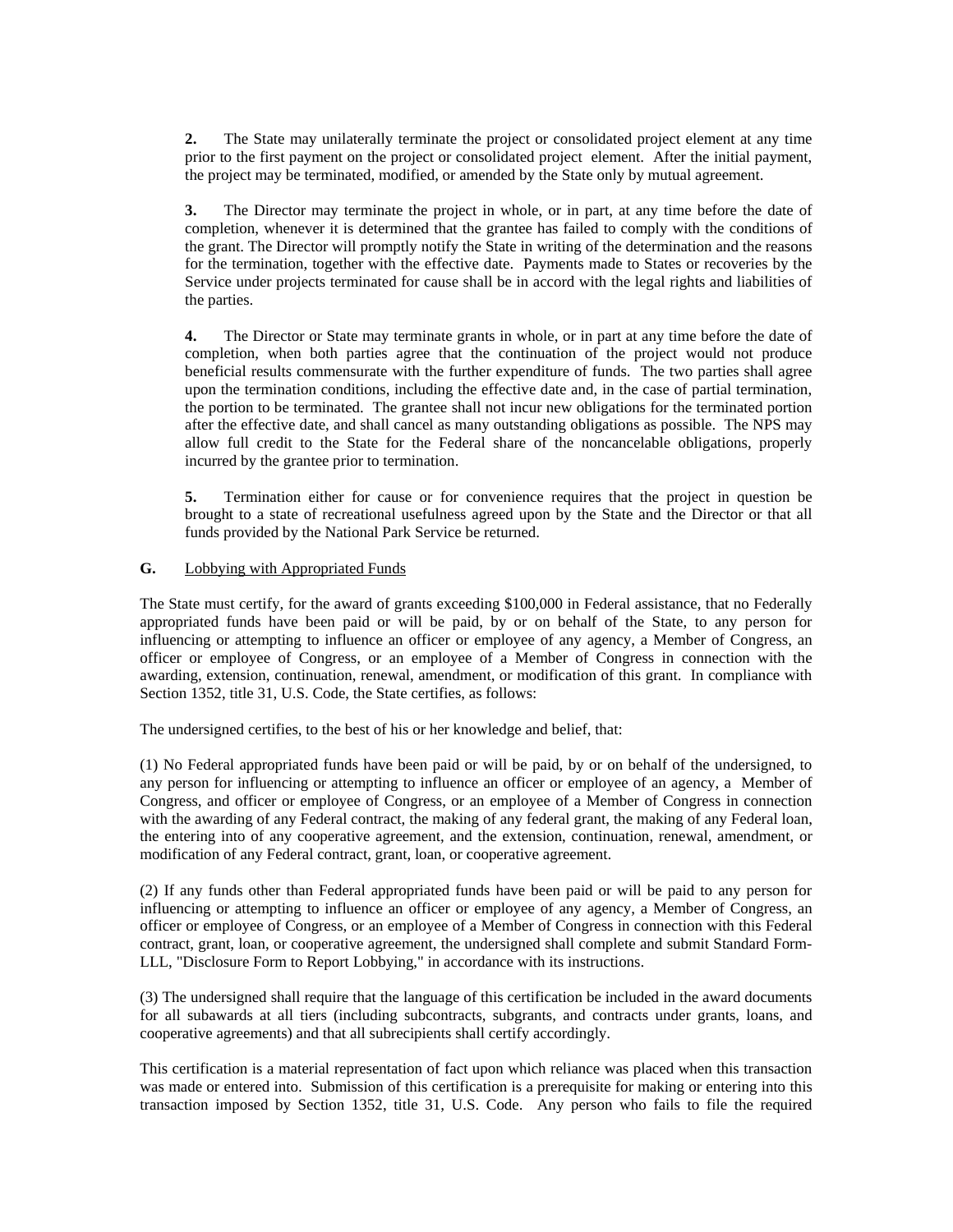certification shall be subject to a civil penalty of not less than \$10,000 and not more than \$100,000 for each such failure.

# **H.** Provision of a Drug-Free Workplace

In compliance with the Drug-Free Workplace Act of 1988 (43 CFR Part 12, Subpart D), the State certifies, as follows:

The grantee certifies that it will or continue to provide a drug-free workplace by:

(a) Publishing a statement notifying employees that the unlawful manufacture, distribution, dispensing, possession, or use of a controlled substance is prohibited in the grantee's workplace and specifying the actions that will be taken against employees for violation of such prohibition;

(b) Establishing an ongoing drug-free awareness program to inform employees about:

(1) The dangers of drug abuse in the workplace;

- (2) The grantee's policy of maintaining a drug-free workplace;
- (3) Any available drug counseling, rehabilitation, and employee assistance programs; and

 (4) The penalties that may be imposed upon employees for drug abuse violations occurring in the workplace;

 (c) Making it a requirement that each employee to be engaged in the performance of a grant be given a copy of the statement required by paragraph (a);

(d) Notifying the employee in the statement required by paragraph (a) that, as a condition of employment under the grant, the employee will:

(1) Abide by the terms of the statement; and

 (2) Notify the employer in writing of his or her conviction for a violation of a criminal drug statute occurring in the workplace no later than five calendar days after such conviction;

(e) Notifying the agency in writing, within ten calendar days after receiving notice under subparagraph (d)(2) from an employee or otherwise receiving actual notice of such conviction. Employers of convicted employees must provide notice, including position title, to every grant officer on whose grant activity the convicted employee was working, unless the Federal agency has designated a central point for the receipt of such notices. Notice shall include the identification number(s) of each affected grant;

(f) Taking one of the following actions, within 30 calendar days of receiving notice under subparagraph  $(d)(2)$ , with respect to any employee who is so convicted;

(1) Taking appropriate personnel action against such an employee, up to and including

termination, consistent with the requirements of the Rehabilitation Act of 1973, as amended; or

(2) Requiring such employee to participate satisfactorily in a drug abuse assistance or

rehabilitation program approved for such purposes by a Federal, State, or local health, law enforcement, or other appropriate agency;

(g) Making a good faith effort to continue to maintain a drug-free workplace through implementation of paragraphs  $(a)$ ,  $(b)$ ,  $(c)$ ,  $(d)$ ,  $(e)$  and  $(f)$ .

The State must include with its application for assistance a specification of the site(s) for the performance of work to be done in connection with the grant.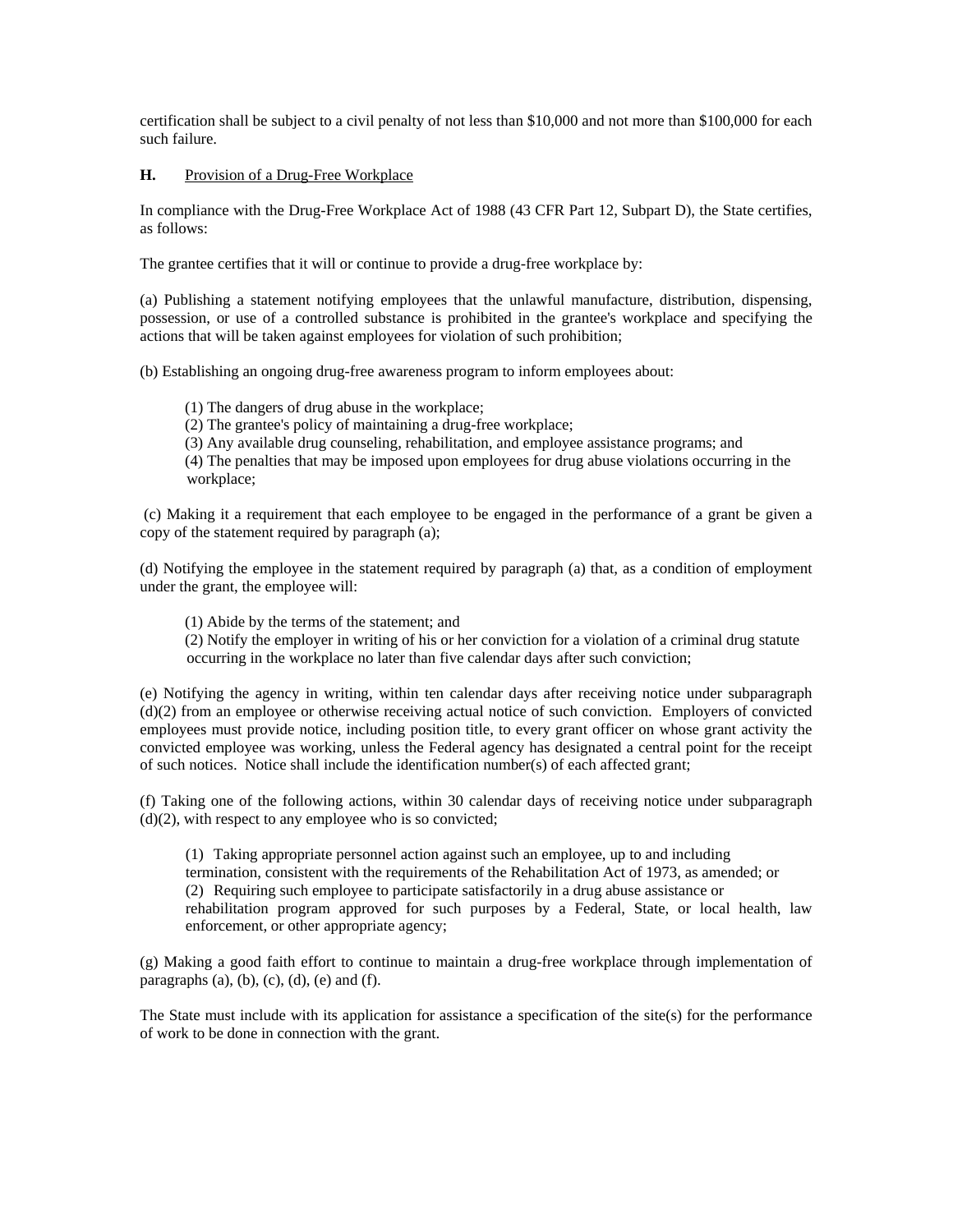## **I.** Civil Rights Assurance

The State certifies that, as a condition to receiving any Federal assistance from the Department of the Interior, it will comply with all Federal laws relating to nondiscrimination. These laws include, but are not limited to: (a) Title VI of the Civil Rights Act of 1964 (42 U.S.C. 2000d-1), which prohibits discrimination on the basis of race, color, or national origin; (b) Section 504 of the Rehabilitation Act of 1973, as amended (29 U.S.C. 794), which prohibits discrimination on the basis of handicap; (c) the Age Discrimination Act of 1975, as amended (42 U.S.C. 6101 et. seq.), which prohibits discrimination on the basis of age; and applicable regulatory requirements to the end that no person in the United States shall, on the grounds of race, color, national origin, handicap or age, be excluded from participation in, be denied the benefits of, or be otherwise subjected to discrimination under any program or activity conducted by the applicant. THE APPLICANT HEREBY GIVES ASSURANCE THAT it will immediately take any measures necessary to effectuate this agreement.

THIS ASSURANCE shall apply to all aspects of the applicant's operations including those parts that have not received or benefited from Federal financial assistance.

If any real property or structure thereon is provided or improved with the aid of Federal financial assistance extended to the Applicant by the Department, this assurance shall obligate the Applicant, or in the case of any transfer of such property, any transferee, for the period during which it retains ownership or possession of the property. In all other cases, this assurance shall obligate the Applicant for the period during which the Federal financial assistance is extended to it by the Department.

THIS ASSURANCE is given in consideration of and for the purpose of obtaining any and all Federal grants, loans, contracts, property, discounts or other Federal financial assistance extended after the date hereof to the Applicant by the Department, including installment payments after such date on account of applications for Federal financial assistance which were approved before such date.

The Applicant recognizes and agrees that such Federal financial assistance will be extended in reliance on the representations and agreements made in this assurance, and that the United State shall have the right to seek judicial enforcement of this assurance. This assurance is binding on the Applicant, its successors, transferees, assignees, and subrecipients and the person whose signature appears on the grant agreement and who is authorized to sign on behalf of the Applicant.

## **J.** Debarment and Suspension

Certification Regarding Debarment, Suspension and Other Responsibility Matters - Primary Covered Transactions

(1) The prospective primary participant certifies to the best of its knowledge and belief, that it and its principals:

 (a) Are not presently debarred, suspended, proposed for debarment, declared ineligible, or voluntarily excluded from covered transactions by any Federal department or agency;

 (b) Have not within a three-year period preceding this proposal been convicted of or had a civil judgment rendered against them for commission of fraud or a criminal offense in connection with obtaining, attempting to obtain, or performing a public (Federal, State or local) transaction or contract under a public transaction; violation of Federal or State antitrust statutes or commission or embezzlement, theft, forgery, bribery, falsification or destruction of records, making false statement, or receiving stolen property;

 (c) Are not presently indicted for or otherwise criminally or civilly charged by a governmental entity (Federal, State or local) with commission of any of the offenses enumerated in paragraph (1)(b) of this certification; and